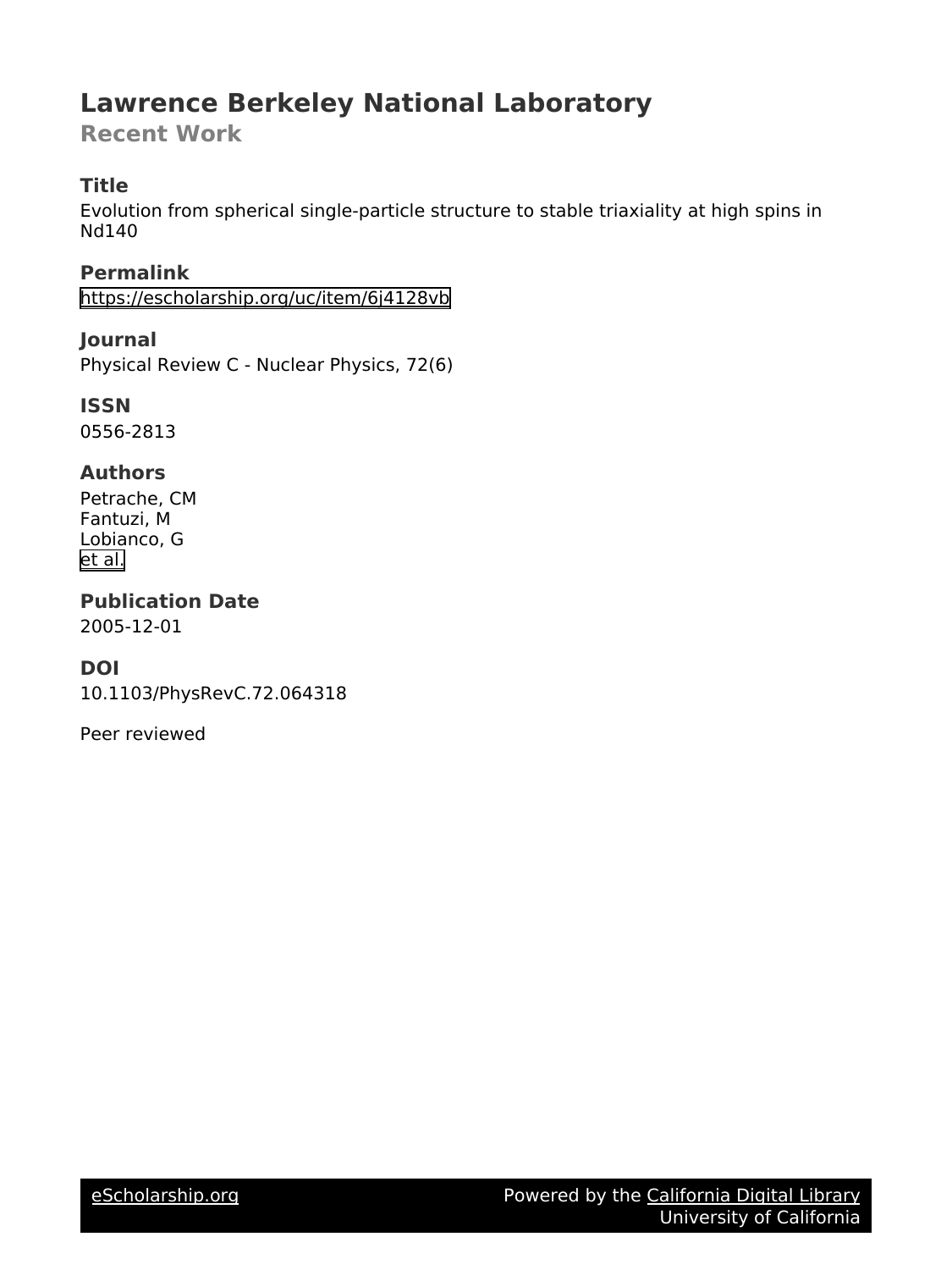# **Evolution from spherical single-particle structure to stable triaxiality at high spins in 140Nd**

C. M. Petrache,<sup>1</sup> M. Fantuzi,<sup>1</sup> G. LoBianco,<sup>1</sup> D. Mengoni,<sup>1</sup> A. Neusser-Neffgen,<sup>2</sup> H. Hübel,<sup>2</sup> A. Al-Khatib,<sup>2</sup> P. Bringel,<sup>2</sup> A. Bürger,<sup>2</sup> N. Nenoff,<sup>2</sup> G. Schönwasser,<sup>2</sup> A. K. Singh,<sup>2,\*</sup> I. Ragnarsson,<sup>3</sup> G. B. Hagemann,<sup>4</sup> B. Herskind,<sup>4</sup> D. R. Jensen,<sup>4</sup> G. Sletten,<sup>4</sup> P. Fallon,<sup>5</sup> A. Görgen,<sup>5,†</sup> P. Bednarczyk,<sup>6,7,‡</sup> D. Curien,<sup>6</sup> G. Gangopadhyay,<sup>8</sup> A. Korichi,<sup>9</sup> A. Lopez-Martens,<sup>9</sup>

B. V. T. Rao,  $^{10}$  T. S. Reddy,  $^{10}$  and Nirmal Singh<sup>11</sup>

<sup>1</sup>*Dipartimento di Fisica, Universita di Camerino and Instituto Nazionale di Fisica Nucleare, Sezione di Perugia, I-62032, Camerino, Italy `*

<sup>2</sup>Helmholtz-Institut für Strahlen- und Kernphysik, Universität Bonn, Nußallee 14-16, D-53115 Bonn, Germany

<sup>3</sup>*Department of Mathematical Physics, Lund Institute of Technology, S-22362 Lund, Sweden*

<sup>4</sup>*Niels Bohr Institute, Blegdamsvej 17, DK-2100 Copenhagen, Denmark*

<sup>5</sup>*Nuclear Science Division, Lawrence Berkeley National Laboratory, Berkeley, California 94720, USA*

<sup>6</sup>*Institut de Recherches Subatomiques, 23 Rue du Loess, F-67037 Strasbourg, France*

<sup>7</sup>*The Niewodniczaski Institute of Nuclear Physics, Polish Academy of Sciences, ulitsa Radzikowskiego 152, PL-31342 Krakow, Poland*

<sup>8</sup>*Department of Physics, University College of Science, 92 A.P.C. Road, Kolkata 700009, India*

<sup>9</sup>*Centre de Spectrometrie Nucleaire et de Spectrometrie de Masse, F-91405 Orsay Campus, France*

<sup>10</sup>*Department of Nuclear Physics, Andhra University, Visakhapatnam 530003, India*

<sup>11</sup>*Department of Physics, Panjab University, Chandigarh 160014, India*

(Received 24 May 2005; published 22 December 2005)

The level structure of  $^{140}_{60}$ Nd<sub>80</sub> has been established up to spin 48 by in-beam *γ*-ray spectroscopy by use of the <sup>96</sup>Zr(<sup>48</sup>Ca, 4*n*) reaction. High-fold *γ*-ray coincidences were measured with the EUROBALL spectrometer. Twelve new rotational bands have been discovered at high spins. They are interpreted as being formed in a deep triaxial minimum at  $\varepsilon_2 \approx 0.25$  and  $\gamma \approx 35^\circ$ . Possible configurations are assigned to the observed bands on the basis of configuration-dependent cranked Nilsson-Strutinsky calculations.

DOI: [10.1103/PhysRevC.72.064318](http://dx.doi.org/10.1103/PhysRevC.72.064318) PACS number(s): 21.10.Re, 21.60.Ev, 23.20.Lv, 27.60.+j

### **I. INTRODUCTION**

The existence of stable triaxiality in nuclei has been intensively investigated in recent years, both theoretically and experimentally. Triaxiality is difficult to prove experimentally. Several observations that have been explained by deviations from axial symmetry, like signature splitting and signature inversion or the measured transition probabilities, may also be interpreted in different ways. However, two phenomena that are uniquely related to triaxiality have been predicted theoretically [1,2]: the occurrence of wobbling and chiral bands. In the  $A = 165$  mass region, wobbling was observed [3], indicating that the corresponding bands are triaxial, and in the  $A = 130$  region energetically degenerate bands might be evidence for chiral bands [4,5]. It is also evident that triaxility plays a key role in terminating bands, and it is now well established that such bands [6,7] identified, e.g., in the  $A = 60$ ,  $A = 110$ , and  $A = 150$  regions must traverse the triaxial plane on their way from high collectivity at low-spin values to the noncollective terminating state. Triaxiality in the mass  $A = 130$  region was predicted more than 30 years ago [8], and more recent total-potential-energy calculations performed either with the configuration-dependent cranked Nilsson-Strutinsky (CNS) model [9] or with the ultimate cranker code [10,11] show well-developed local minima with large triaxiality with which the observed wobbling and chiral bands are associated. Thus these observations give confidence in the calculated potential-energy surfaces (PESs).

In the  $A = 130-150$  region, PES calculations predict a variety of minima corresponding to spherical or near-spherical, low-deformation oblate or prolate, triaxial, and superdeformed (SD) shapes. A large number of rotational bands that can be associated with SD [12] and other different minima have previously been found [13]. The predicted shape coexistence has been confirmed by lifetime measurements from which quadrupole moments have been deduced. The bands that show small quadrupole moments  $Q_t \sim 2-4 \, eb$  and relatively small moments of inertia (∼50*h*<sup>2</sup>MeV<sup>-1</sup>) have been associated with low-deformation and/or triaxial PES minima with *γ* ≈ −80° [14] or  $\gamma \approx -30^\circ$  [15]. The recently discovered bands in <sup>138</sup>*,*139Nd, which show a very low dynamic moment of inertia  $J^{(2)} \sim 20 \hbar^2 \text{MeV}^{-1}$ , have been consistently interpreted as triaxial structures with  $\gamma \approx +35^{\circ}$  [16]. At the lower end of the mass region, near  $A = 130$ , the second well has a moderate deformation ( $\varepsilon_2 \approx 0.3{\text -}0.4$ ); see, e.g., the deduced quadrupole moments for the highly deformed bands of Nd and Ce nuclei in Refs. [17–19]. The deformation of the second well is then increasing with increasing mass, reaching  $\varepsilon \approx 0.45$  in the recently discovered SD band in 140Nd [20] and coming close to  $\varepsilon \approx 0.6$  (corresponding to a nuclear axis ratio of 2:1) at the upper end near  $A = 150$ ; see, e.g., the quadrupole moments deduced for the SD bands of Dy and Gd nuclei in Refs. [21–24].

In this work we report on results of a detailed study of the level structure of  $^{140}$ Nd up to spin 48. Previously, only

<sup>∗</sup>Present address: Department of Physics, IIT Kharagpur, Kharagpur-721302, India.

<sup>†</sup> Present address: DAPNIA/SPhN, CEA Saclay, F-91191 Gif-sur-Yvette, France.

<sup>‡</sup> Present address: Gesellschaft fur Schwerionenforschung, Planck- ¨ strasse, 1, D-64291 Darmstadt, Germany.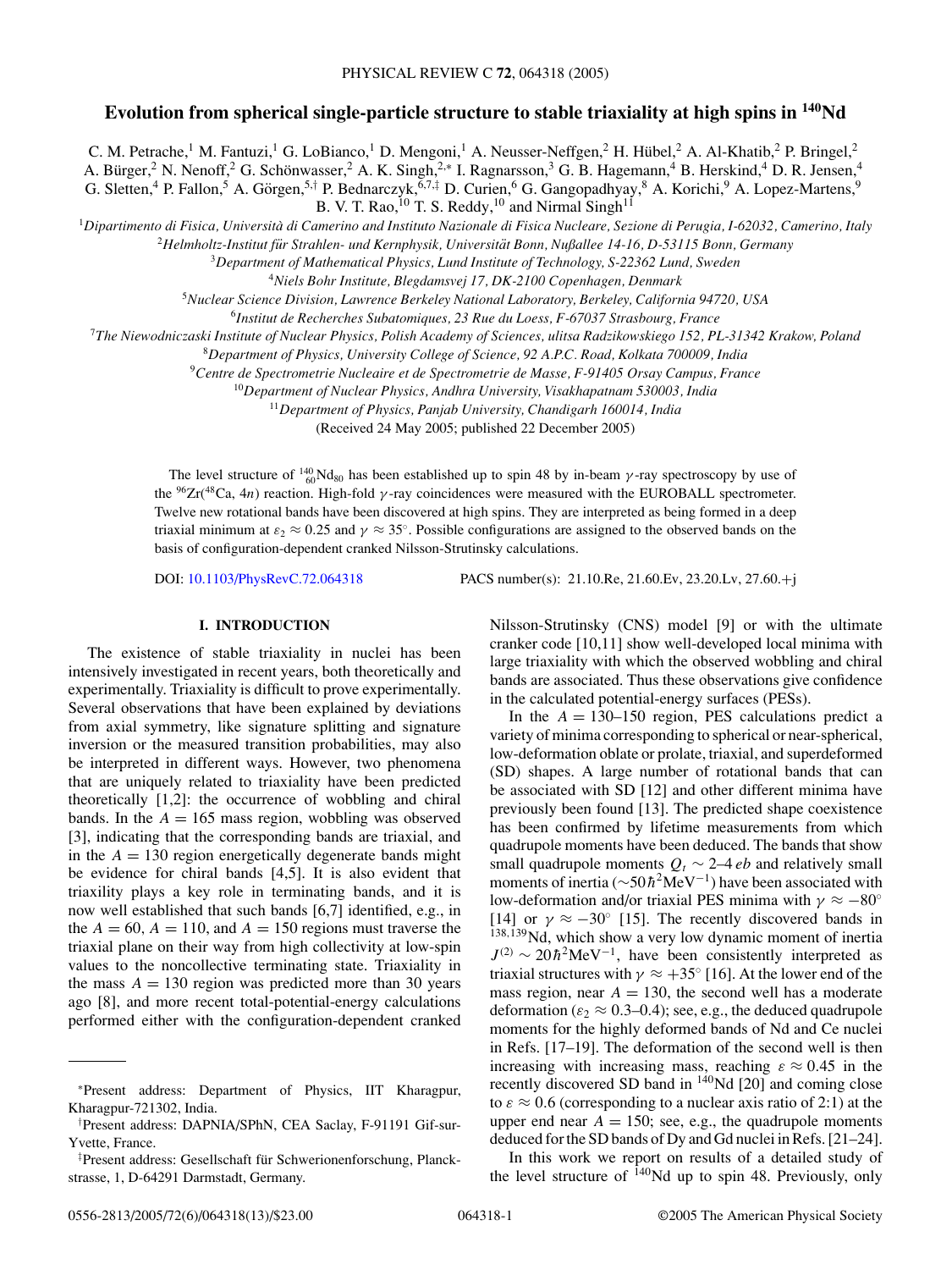spherical or near-spherical states up to spin 17 were known in this nucleus [25]. In Secs. II and III the experimental details and results that lead to the construction of the extended level scheme are presented. In Sec. IV the level structure of <sup>140</sup>Nd is discussed, followed by a short summary in Sec. V.

### **II. EXPERIMENTAL DETAILS**

High-spin states in  $140$ Nd have been populated in the reaction  $96Zr(^{48}Ca,4n)$  with a 195-MeV  $48Ca$  beam delivered by the Vivitron tandem accelerator at the Institut de Recherches Subatomiques, Strasbourg. A self-supporting <sup>96</sup>Zr foil of  $735-\mu$ g/cm<sup>2</sup> thickness was used as a target. Gamma-ray coincidences were measured with the EUROBALL spectrometer [26], consisting of 30 single, tapered Ge detectors and 15 cluster and 26 clover composite Ge detectors, each surrounded by a  $Bi_4Ge_3O_{12}$  (BGO) Compton-suppression shield. Out of the total number of 239 Ge crystals, 230 could be used in our analysis. Multiplicity information was obtained from the "inner ball" of 210 BGO detectors. Events were written to tape with the requirement that at least 11 BGO detectors of the inner ball and four Ge crystals before Compton suppression were in prompt coincidence. Presorting of the data, which included Compton suppression and add-back for the composite detectors, resulted in a total of  $1.5 \times 10^9$  events with a *γ*-ray coincidence fold of  $f \ge 3$ .

The *γ* -ray coincidences were sorted into three- and fourdimensional coincidence arrays (cube and hypercube, respectively), and the analysis was carried out with the RADWARE software package [27]. To determine the multipolarity of transitions, several gated matrices (with gates set on all detectors on specific transitions with known quadrupole and dipole character of  $140$ Nd) were sorted with all detectors on one axis and detectors at 90◦ and at forward/backward (f,b) angles, respectively, on the other axis. Gates were set on the axis with all detectors, and the intensity ratio  $W(f,b)/W(90°)$ , which we denote as  $R_{\text{DCO}}$  (DCO means Directional Correlation from Oriented States), was determined for the transitions in the resulting spectra. The multipolarity of the new transtions identified in 140Nd were assigned based on the comparison of the deduced  $R_{\text{DCO}}$  ratios with the average  $R_{\text{DCO}}$  ratios extracted for know pure *E*2 and *E*1 transitions in nuclei populated in the reaction, which are  $1.09 \pm 0.02$  and  $0.64 \pm 0.01$ , respectively.

#### **III. RESULTS AND LEVEL SCHEME**

In this section the results obtained in our experiment for <sup>140</sup>Nd are presented. The level scheme resulting from the present analysis is shown in Figs. 1 and 2. The most recent previous study of the level scheme dates back to 1987 [25]. In that work the level structure was established up to spin 17. Three isomers were previously identified with lifetimes between 0.25 ns and 0.6 ms. They are the 7<sup>−</sup> state at 2221 keV with 0.6 ms [28], the  $10^{+}$  level at 3619 keV with 32(1) ns [25,29], and possibly an  $I = 12$  isomer at 4512 keV with 0.25 ns [30].

Our analysis revealed a number of high-spin bands, extending the level scheme up to spin 48. Examples of the *γ* -ray coincidence spectra for the new bands are displayed in Fig. 3. The in-band transitions have energies that increase regularly by about 150–250 keV at each step, except at the bottom and/or the top of the cascades, where irregularities that are due to interactions with other structures are present.

The spectroscopic information on the *γ* -ray transitions of the bands connected to low-lying states is given in Table I, whereas the information on the floating bands is given in Table II.

The results of the present study confirm the main features of the level scheme published previously [25]. First, we clearly see the low-energy 90-keV transition between the 6<sup>+</sup> and 5<sup>−</sup> states. We also confirm the transitions deexciting the  $7<sub>2</sub><sup>-</sup>$ ,  $8<sup>-</sup>$ , and  $9<sup>-</sup>$  states. Above the  $9<sup>-</sup>$  state, as already observed previously [25], the main decay flux proceeds by means of two cascades: one consisting of the 867.8-, 190.9-, 188.5-, 728.1-keV  $[R_{DCO} = 0.66(2)]$ , 211.8-keV  $[R_{DCO} = 0.59(3)],$  258.4-keV  $[R_{DCO} = 0.57(7)]$  and 505.3-keV  $[R_{DCO} = 0.55(8)]$  transitions, and another consisting of the 720.3-, 922.4-keV  $[R_{DCO} = 1.04(5)]$ , and 212.9-, 119.7-, 181.6-, and 544.3-keV  $[R_{DCO} = 0.46(2)]$ transitions. We confirm the first cascade, and in parallel to it we also observe the new weak transitions of 791.2 keV  $(10^- \rightarrow 8^-)$ , 608.2 keV  $(13^- \rightarrow 13^-)$ , and 437.3 keV  $(17<sup>-</sup> \rightarrow 15<sup>-</sup>)$ . The 439.8-keV transition reported in Ref. [25] was not observed. The highest previously observed 17<sup>−</sup> level on this branch at 6403.7 keV is populated by several high-energy transitions  $\{1116.6 \text{ keV} \mid R_{DCO} =$ 0.66(10)], 1404.1 keV  $[R_{DCO} = 0.57(16)]$ , 1416.0 keV  $[R_{DCO} = 0.71(11)]$ , and 1541.1 keV deexciting states with spin 18. In the same region of the level scheme we have also identified four new weak transitions, with energies of 312.7, 275.9  $[R_{DCO} = 0.46(2)]$ , 329.8, and 447.4 keV, which are connected by the 605.8- and 674.2-keV transitions to the 15<sup>−</sup> and 16<sup>−</sup> states of the main cascade, respectively.

Special attention was paid to the spin-parity assignment. The parity of the  $I = 10$  and 11 states in this cascade at  $4028.8$ and 4320.7 keV, respectively, is negative, since the connecting 867.8- and 575.9-keV transitions to the lower-lying 9<sup>−</sup> state have *E*2 character.

The parity of the next higher-energy level in this cascade with  $I = 12$  at 4511.6 keV (with a possible lifetime of 0.25 ns [30]) is essential for the determination of the parities of the higher-spin states. It decays by the 190.9- and 482.8-keV  $[R_{DCO} = 1.03(5)]$  transitions to the 11<sup>-</sup> and 10<sup>-</sup> states, respectively, but not to the  $10^+$  isomer. The observation of a  $12 \rightarrow 10^{-}$  instead of a  $12 \rightarrow 10^{+}$  transition strongly suggests negative parity for the  $I = 12$  state, since  $E2$  multipolarity is more likely than *M*2. For the strong 190.9-keV transition a careful angular-distribution analysis was performed. If we assume a value of  $\sigma/I = 0.3$  for the orientation parameter, which is typical in heavy-ion reactions, and also assume that there is no significant feeding from isomeric states above the 4511.6-keV level, the experimental *W*(f,b)/*W*(90◦) ratio of 0.68(2) is compatible with a mixed transition of about  $97.5(1.5)\%$  dipole and  $2.5(1.5)\%$  quadrupole. Therefore the 190.9-keV transition is most probably a mixed *M*1*/E*2 transition, since for an *E*1 transition one would expect no *M*2 admixture. We have also calculated the  $W(f,b)/W(90°)$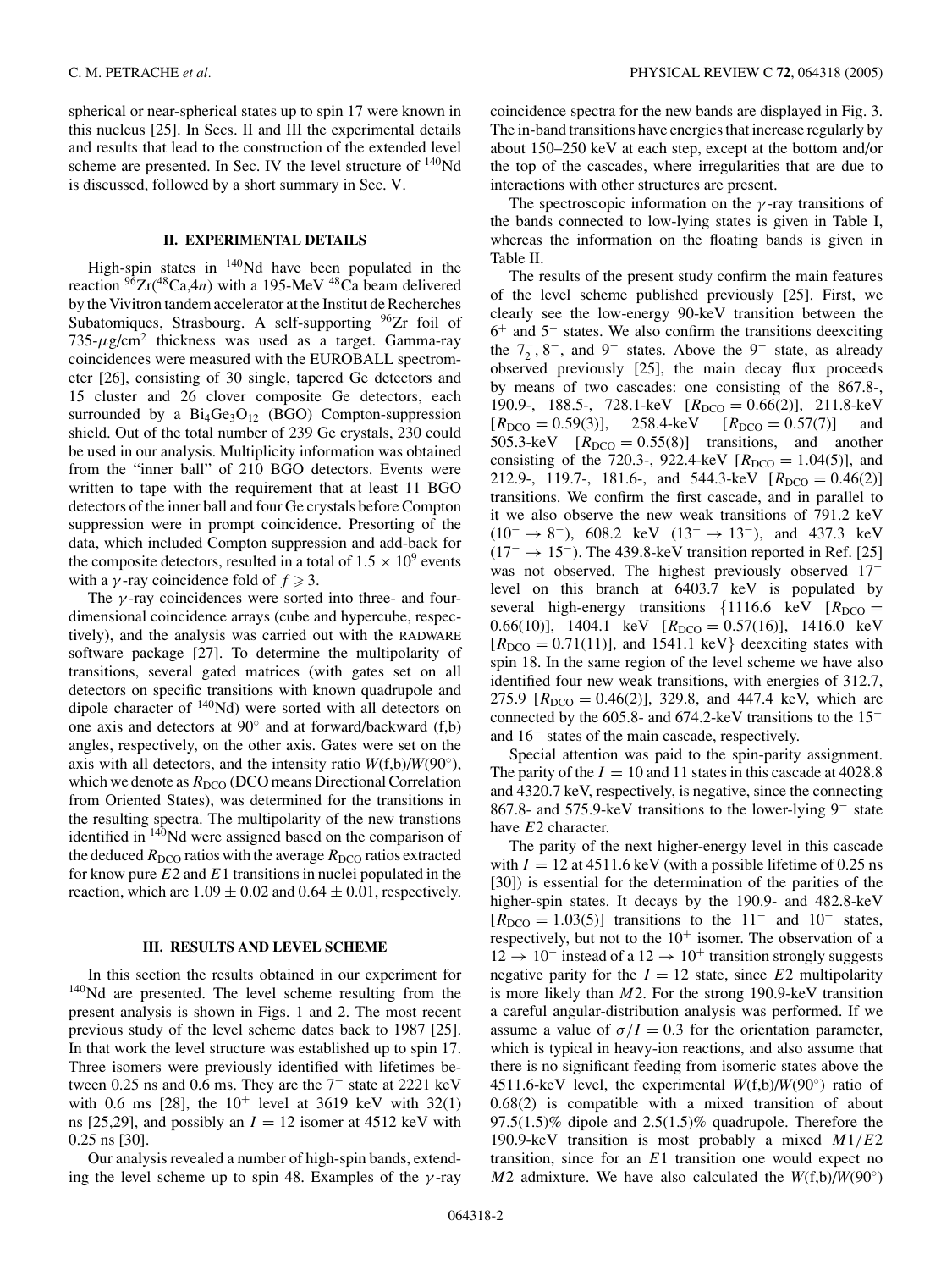# EVOLUTION FROM SPHERICAL SINGLE-PARTICLE . . . PHYSICAL REVIEW C **72**, 064318 (2005)

|  | TABLE I. Spectroscopic information for levels and $\gamma$ rays of the new bands in <sup>140</sup> Nd that are linked to low-lying states. |  |  |  |  |  |
|--|--------------------------------------------------------------------------------------------------------------------------------------------|--|--|--|--|--|
|  |                                                                                                                                            |  |  |  |  |  |

| Band number<br>(Relative intensity) | $E_i^{\text{level}}(\text{keV})$ | $E_{\gamma}$ (keV) <sup>a</sup> | Transition<br>intensitiesb | Anisotropy <sup>c</sup><br>$I_i^{\pi} \rightarrow I_f^{\pi}$ | Assignment                      | Multipolarity  |
|-------------------------------------|----------------------------------|---------------------------------|----------------------------|--------------------------------------------------------------|---------------------------------|----------------|
| Band 1                              | 9166.6                           | 734.2                           | 6                          | 0.57(4)                                                      | $21^- \rightarrow 20^-$         | M1/E2          |
| (19%)                               | 9787.3                           | 620.7                           | 5.5                        | 1.17(5)                                                      | $23^- \rightarrow 21^-$         | E2             |
|                                     |                                  | 527.3                           | 8.2                        | 0.64(3)                                                      | $23^- \rightarrow 22^-$         | M1/E2          |
|                                     | 10568.6                          | 781.3                           | 19.2                       | 1.06(5)                                                      | $25^- \rightarrow 23^-$         | $E2\,$         |
|                                     |                                  | 449.5                           | 4.4                        | 0.59(6)                                                      | $25^- \rightarrow 24^-$         | M1/E2          |
|                                     | 11357.3                          | 788.7                           | 13.7                       | 1.09(4)                                                      | $27^- \rightarrow 25^-$         | E2             |
|                                     | 12413.1                          | 1055.8                          | 9.6                        | 1.02(6)                                                      | $29^{-} \rightarrow 27^{-}$     | $E2\,$         |
|                                     | 13693.6                          | 1280.4                          | 4.4                        | 1.08(17)                                                     | $31^{-} \rightarrow 29^{-}$     | $E2\,$         |
|                                     | 15135.2                          | 1441.6                          | 0.8                        | 1.04(12)                                                     | $33^- \rightarrow 31^-$         | $E2\,$         |
| Band 2                              | 7807.8                           | 1653.7                          | 9.6                        | 1.25(11)                                                     | $18^- \rightarrow 16^-$         | $E2\,$         |
| $(20\%)$                            |                                  | 845.8                           | 6.0                        | 0.52(3)                                                      | $18^- \rightarrow 17^-$         | M1/E2          |
|                                     |                                  | 755.8                           | 2.7                        | 0.41(6)                                                      | $18^- \rightarrow 17^-$         | M1/E2          |
|                                     |                                  | 1404.1                          | 1.9                        | 0.57(16)                                                     | $18^- \rightarrow 17^-$         | M1/E2          |
|                                     |                                  | 605.6                           | 0.5                        |                                                              | $18^- \rightarrow 18^-$         | M1/E2          |
|                                     | 8432.4                           | 624.6                           | 20.5                       | 1.00(4)                                                      | $20^- \rightarrow 18^-$         | E <sub>2</sub> |
|                                     |                                  | 612.7                           | 2.7                        | 1.08(22)                                                     | $20^- \rightarrow 18^-$         | E2             |
|                                     | 9260.0                           | 827.6                           | 21.9                       | 1.03(5)                                                      | $22^- \rightarrow 20^-$         | $E2\,$         |
|                                     | 10119.1                          | 859.1                           | 8.2                        | 1.08(6)                                                      | $24^-\rightarrow 22^-$          | $E2\,$         |
|                                     | 11165.8                          | 1046.7                          | 6.3                        | 1.16(21)                                                     | $26^- \rightarrow 24^-$         | E2             |
|                                     | 12436.4                          | 1270.6                          | 1.9                        |                                                              | $(28^{-}) \rightarrow 26^{-}$   |                |
| Band 3                              | 9562.8                           | 533.6                           | 4.1                        | 0.44(2)                                                      | $22^{(+)} \rightarrow 21^{(+)}$ | M1/E2          |
| (7%)                                |                                  | 587.7                           | 2.2                        |                                                              | $22^{(+)} \rightarrow (21^{+})$ |                |
|                                     | 10300.3                          | 737.5                           | 6.8                        | 1.11(5)                                                      | $24^{(+)} \rightarrow 22^{(+)}$ | $E2\,$         |
|                                     | 11064.7                          | 764.4                           | 5.5                        | 1.20(5)                                                      | $26^{(+)} \rightarrow 24^{(+)}$ | $E2\,$         |
|                                     | 12115.7                          | 1051.0                          | 2.7                        | 1.23(17)                                                     | $28^{(+)} \rightarrow 26^{(+)}$ | $E2\,$         |
|                                     | 13396.8                          | 1281.1                          | 1.4                        |                                                              | $(30^+) \rightarrow 28^{(+)}$   |                |
|                                     | 14833.1                          | 1436.3                          | 0.5                        |                                                              | $(32^{+}) \rightarrow (30^{+})$ |                |
| Band 4                              | 11837.6                          | 772.9                           | 2.7                        | 0.60(2)                                                      | $27^{(+)} \rightarrow 26^{(+)}$ | M1/E2          |
| (4%)                                |                                  | 447.3                           | 0.3                        |                                                              | $27^{(+)} \rightarrow$          |                |
|                                     | 12516.6                          | 679.0                           | 3.6                        | 1.13(5)                                                      | $29^{(+)} \rightarrow 27^{(+)}$ | E2             |
|                                     |                                  | 400.9                           | 0.3                        |                                                              | $29^{(+)} \rightarrow 28^{(+)}$ | M1/E2          |
|                                     | 13573.8                          | 1057.2                          | 4.1                        | 1.07(7)                                                      | $31^{(+)} \rightarrow 29^{(+)}$ | $E2\,$         |
|                                     | 14893.3                          | 1319.5                          | 1.4                        | 1.04(16)                                                     | $33^{(+)} \rightarrow 31^{(+)}$ | $E2\,$         |
|                                     | 16331.6                          | 1438.3                          | 0.5                        |                                                              | $(35^+) \rightarrow 33^{(+)}$   |                |
| Band 5                              | 12470.4                          | 1113.1                          | 0.05                       |                                                              | $(29^{-}) \rightarrow 27^{-}$   |                |
| (2%)                                | 13383.9                          | 913.5                           | 1.0                        |                                                              | $31^- \rightarrow (29^-)$       |                |
|                                     |                                  | 970.8                           | 0.8                        | 1.03(20)                                                     | $31^- \rightarrow 29^-$         | $E2\,$         |
|                                     |                                  | 992.0                           | $0.5\,$                    |                                                              | $31^- \rightarrow$              |                |
|                                     | 14461.7                          | 1077.8                          | 2.2                        | 1.07(20)                                                     | $33^{-} \rightarrow 31^{-}$     | E2             |
|                                     | 15711.4                          | 1249.7                          | 2.2                        | 0.99(10)                                                     | $35^- \rightarrow 33^-$         | E2             |
|                                     | 17139.5                          | 1428.1                          | 1.6                        |                                                              | $(37^{-}) \rightarrow 35^{-}$   |                |
|                                     | 18710.3                          | 1570.8                          | 1.1                        |                                                              | $(39^{-}) \rightarrow (37^{-})$ |                |
|                                     | 20414.3                          | 1704.1                          | 0.5                        |                                                              | $(41^{-}) \rightarrow (39^{-})$ |                |
|                                     | 22274.3                          | 1859.5                          | 0.3                        |                                                              | $(43^{-}) \rightarrow (41^{-})$ |                |
|                                     | 24283.3                          | 2010.2                          | 0.1                        |                                                              | $(45^{-}) \rightarrow (43^{-})$ |                |
| Band 6                              | 15129.8                          | 1436.2                          | 1.4                        | 1.12(13)                                                     | $33^- \rightarrow 31^-$         | $E2\,$         |
| (1%)                                | 16024.0                          | 894.2                           | 0.8                        | 0.74(11)                                                     | $34^{-} \rightarrow 33^{-}$     | M1/E2          |
|                                     |                                  | 888.8                           | 0.7                        | 0.78(15)                                                     | $34^{-} \rightarrow 33^{-}$     | M1/E2          |
|                                     | 17066.3                          | 1042.3                          | 0.8                        | 1.06(19)                                                     | $36^- \rightarrow 34^-$         | E2             |
|                                     | 18305.8                          | 1239.5                          | 1.1                        | 1.18(17)                                                     | $38^- \rightarrow 36^-$         | E <sub>2</sub> |
|                                     | 19687.6                          | 1381.8                          | 1.1                        | 1.11(21)                                                     | $40^- \rightarrow 38^-$         | E <sub>2</sub> |
|                                     | 21201.0                          | 1513.4                          | 1.1                        |                                                              | $(42^{-}) \rightarrow 40^{-}$   |                |
|                                     | 22866.6                          | 1665.6                          | 0.5                        |                                                              | $(44^{-}) \rightarrow (42^{-})$ |                |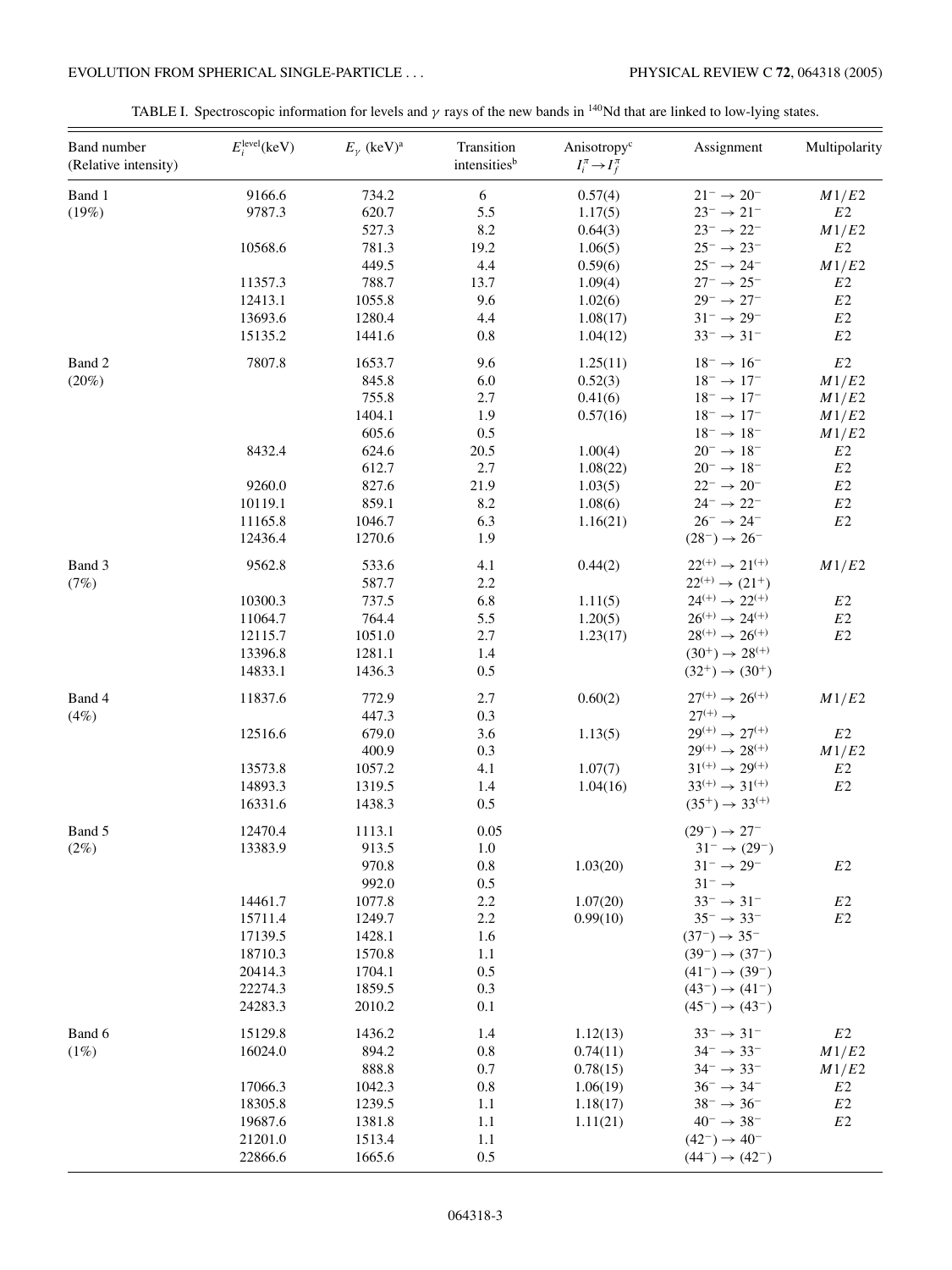| Band number<br>(Relative intensity) | $E_i^{\text{level}}(\text{keV})$ | $E_{\nu}$ (keV) <sup>a</sup> | Transition<br>intensities <sup>b</sup> | Anisotropy <sup>c</sup><br>$I_i^{\pi} \rightarrow I_f^{\pi}$ | Assignment                      | Multipolarity  |
|-------------------------------------|----------------------------------|------------------------------|----------------------------------------|--------------------------------------------------------------|---------------------------------|----------------|
|                                     | 24696.6                          | 1829.3                       | 0.3                                    |                                                              | $(46^{-}) \rightarrow (44^{-})$ |                |
|                                     | 26672.0                          | 1975.4                       | 0.1                                    |                                                              | $(48^{-}) \rightarrow (46^{-})$ |                |
| Band 7                              | 11556.2                          | 976.7                        | 2.7                                    | 1.07(11)                                                     | $26^- \rightarrow 24^-$         | E <sub>2</sub> |
| $(11\%)$                            | 12231.9                          | 675.7                        | 1.9                                    | 1.03(8)                                                      | $28^{-} \rightarrow 26^{-}$     | E <sub>2</sub> |
|                                     |                                  | 639.4                        | 2.2                                    | 0.90(14)                                                     | $28^{-} \rightarrow 26^{-}$     | E <sub>2</sub> |
|                                     |                                  | 874.6                        | 4.1                                    | 0.60(5)                                                      | $28^- \rightarrow 27^-$         | M1/E2          |
|                                     |                                  | 1066.1                       | 0.5                                    |                                                              | $28^{-} \rightarrow 26^{-}$     | E <sub>2</sub> |
|                                     | 13041.0                          | 809.1                        | 11.0                                   | 1.12(5)                                                      | $30^{-} \rightarrow 28^{-}$     | E <sub>2</sub> |
|                                     | 13949.4                          | 908.4                        | 9.6                                    | 1.16(4)                                                      | $32^{-} \rightarrow 30^{-}$     | E <sub>2</sub> |
|                                     | 15030.5                          | 1081.1                       | 7.7                                    | 1.23(7)                                                      | $34^{-} \rightarrow 32^{-}$     | E <sub>2</sub> |
|                                     | 16274.1                          | 1243.6                       | 3.3                                    | 1.03(12)                                                     | $36^- \rightarrow 34^-$         | E <sub>2</sub> |
|                                     | 17665.7                          | 1391.6                       | 0.7                                    |                                                              | $(38^{-}) \rightarrow 36^{-}$   |                |
|                                     |                                  | 702.5                        | 0.3                                    |                                                              | $(38^{-}) \rightarrow (37^{-})$ |                |

| TABLE I. (Continued.) |  |
|-----------------------|--|
|-----------------------|--|

<sup>a</sup>The error on the transition energies is 0.2 keV for transitions below 1000 keV and intensities larger that 5% of the <sup>140</sup>Nd channel, 0.5 keV for transitions above 1000 keV and intensities lower than 5%, and 1 keV for transitions above 1200 keV and/or weaker than 1%.

bRelative intensities corrected for efficiency, normalized to the sum of the intensities of the 1232.3, 1016.8, 839.5, 962.7, and 144.5 transitions populating the 7<sup>−</sup> isomer and of the 90.5- and 564.2-keV transitions depopulating the first 6<sup>+</sup> state, representing a good estimation of the population of the <sup>140</sup>Nd channel. The transition intensities were obtained from a combination of total projection and gated spectra. The relative errors on the intensities are ∼10% for intensities higher than 1% and up to 50% for intensities below 1%.

The anisotropy has been deduced from two asymmetric *γ γ* coincidence matrices sorted with all detectors on one axis and detectors at 90◦ and at forward/backward angles, respectively, on the other axis. The tentative spin - parity of the states are given in parenthesis.

ratio by using the  $a_2$  and  $a_4$  angular-distribution coefficients of Ref. [25]. Taking into account the experimental uncertainties, our *W*(f,b)/*W*(90°) ratio can be reproduced with  $\sigma/I$ ranging from 0.3 to 0.7. Larger  $\sigma/I$  values result in smaller quadrupole admixtures that would then also be compatible with *E*1 multipolarity for the 190.9-keV transition. Thus, considering the uncertainty in the  $\sigma/I$  ratio, this transition alone would not allow a firm parity assignment to the  $I = 12$ state. However, in view of the presented arguments, we adopt negative parity for this level.

Above the yrast  $12^-$  state at 4511.6 keV we place a new sequence of three levels with tentative spin-parity assignments of 13−*,* 15−, and 17−. The (13−) state decays by a 868-keV transition that is in coincidence with the strong 867.8-keV  $(11<sup>-</sup> \rightarrow 9<sup>-</sup>)$  transition.

The second group of strong transitions populating the 9<sup>−</sup> state at 3452.9 keV was slightly changed based on the coincidence relationships and the newly observed transitions. The 212.9-keV transition was placed above the 720.3 and 922.4-keV  $[R_{DCO} = 1.04(5)]$  transitions. This change of placement with respect to Ref. [25] is based on the coincidence relationships, which show that the 212.9-keV transition is not in coincidence with the 173.5-keV transition and is coincident with the cascade of transitions 220.2– 1256.0 keV, which exclude the placement just above the 9<sup>−</sup> state as given in Ref. [25]. In this way the four new transitions populating and deexciting the two  $I = 11$  states at 4912.1 and 4875.4 keV may be placed as follows: 183.5 keV  $[R_{DCO} =$  $0.53(2)$ ] (12<sup>−</sup> → 11<sup>+</sup>), 220.2 keV [ $R_{DCO}$  = 0.56(3)] (12<sup>−</sup> → 11<sup>-</sup>), 1292.8 keV [ $R_{\text{DCO}} = 0.33(3)$ ] (11<sup>+</sup> → 10<sup>+</sup>),702.2 keV  $(11^- \rightarrow 10^-)$  [ $R_{DCO} = 0.33(4)$ ], and 1256.0 keV (11<sup>-</sup> → 10<sup>+</sup>). The 240.6-keV  $[R_{DCO} = 0.59(1)]$  transition reported

in Ref. [25] was moved up by 1541.1 keV and populates the (18) state at 7944.7 keV. We confirm the parallel 961.8-keV  $[R_{\text{DCO}} = 1.04(12)] - 173.5$ -keV  $[R_{\text{DCO}} = 0.56(2)]$ cascade connecting the  $13^-$  and  $10_2^-$  states and the 544.3-keV  $[R_{DCO} = 0.46(2)]$  (16<sup>-</sup> → 15<sup>-</sup>) transition. Above the 13<sup>−</sup> state we also confirm the sequence of the 119.7-keV  $(14<sup>-</sup> \rightarrow 13<sup>-</sup>)$  and 181.6-keV (15<sup>-</sup>  $\rightarrow$  14<sup>-</sup>) transitions, which from the angular-distribution measurements of Ref. [25] results to be mixed *M*1*/E*2 transitions. In the low-spin part of the level scheme we identify a cascade of quadrupole transitions built on the  $6^+$  state, consisting of the 818.2-keV  $[R_{\text{DCO}} = 0.89(15)]$  and 971.4-keV  $[R_{\text{DCO}} = 0.87(16)]$  transitions, leading to a  $10^+$  state at 4154.7 keV. The  $8^+$  state of this cascade decays also to the 7<sup>−</sup> isomeric state through the 962.7-keV *E*1 transition.

On top of the  $4154.7$ -keV  $10^+$  state we place the 1108.5-keV transition that depopulates another sequence of transitions, with energies of 154.4  $[R_{DCO} = 0.53(3)]$ , 204.8  $[R_{\text{DCO}} = 0.53(5)]$ , and 531.9  $[R_{\text{DCO}} = 0.51(7)]$  keV, leading to a 6154.3-keV state. The observed sequence built on the  $6<sup>+</sup>$  state up to the 6154.3-keV level is seen in coincidence with higher-lying states, but the connecting transitions could not be identified.

The level scheme above the previously observed highestspin states [25] contains several high-energy *γ* -ray transitions. These are the relatively strong transitions with energies of 1653.7  $[R_{DCO} = 1.25(11)], 1366.2 [R_{DCO} = 1.15(12)],$  $1442.2$  [ $R_{\text{DCO}} = 1.04(12)$ ], and  $1352.2$  [ $R_{\text{DCO}} = 1.16(11)$ ] keV, and also the weaker ones of 1337.7, 1216.3, and 1246.5 keV, as well as those feeding the 6403.7-keV state mentioned above. The composite cluster and clover detectors of the EUROBALL array [26] have high efficiency, after add-back,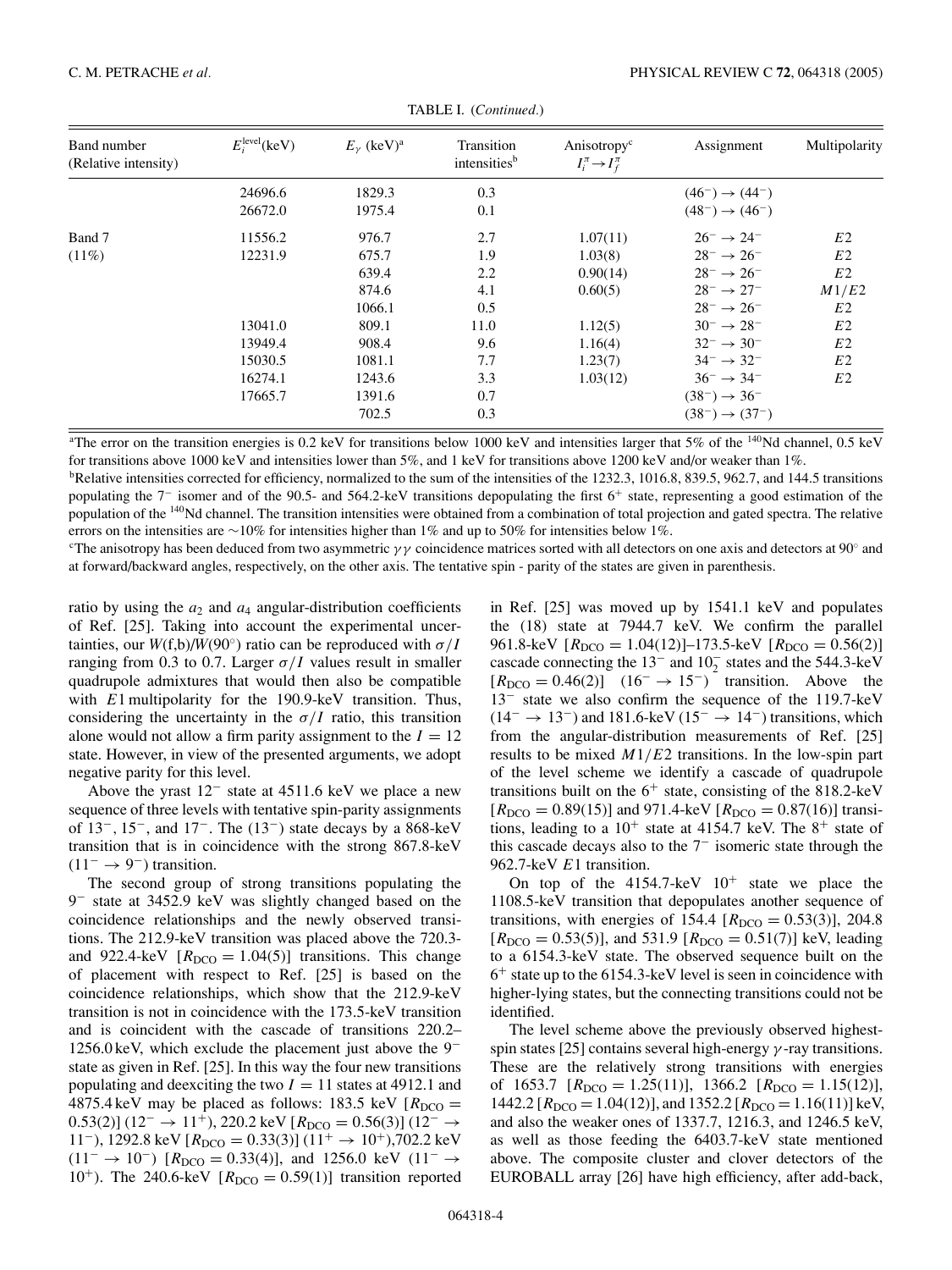TABLE II. Spectroscopic information for the floating bands in  $140$ Nd.

| Band number<br>(Relative intensity) | $E_{\gamma}$ (keV) <sup>a</sup> | Transition<br>intensities <sup>b</sup> |
|-------------------------------------|---------------------------------|----------------------------------------|
| Band 8                              | 954.5                           | 0.8                                    |
| (1%)                                | 1113.1                          | 1.0                                    |
|                                     | 1312.9                          | 0.5                                    |
|                                     | 1522.9                          | 0.4                                    |
|                                     | 1705.0                          | 0.3                                    |
| Band 9                              | 1023.0                          | 0.3                                    |
| $(0.8\%)$                           | 1142.6                          | 0.8                                    |
|                                     | 1295.3                          | 0.7                                    |
|                                     | 1470.6                          | 0.5                                    |
|                                     | 1669.7                          | 0.4                                    |
|                                     | 1846.8                          | 0.3                                    |
| Band 10                             | 838.0                           | 0.5                                    |
| $(0.5\%)$                           | 971.7                           | 0.5                                    |
|                                     | 1095.6                          | 0.5                                    |
|                                     | 1281.6                          | 0.5                                    |
|                                     | 1477.6                          | 0.5                                    |
|                                     | 1623.0                          | 0.3                                    |
| Band 11                             | 1026.0                          | 1.4                                    |
| (2%)                                | 798.6                           | 2.2                                    |
|                                     | 1016.3                          | 1.9                                    |
|                                     | 1243.2                          | 1.6                                    |
|                                     | 1485.2                          | 1.4                                    |
|                                     | 1717.6                          | 1.1                                    |
|                                     | 1925.6                          | 0.5                                    |
|                                     | 2134.1                          | 0.3                                    |
| Band 12                             | 1059.1                          | 5.5                                    |
| $(5.5\%)$                           | 1318.4                          | 4.1                                    |
|                                     | 1542.1                          | 1.9                                    |
|                                     | 1734.7                          | 0.8                                    |
|                                     | 1921.4                          | 0.3                                    |

<sup>a</sup>The error on the transition energies is 0.2 keV for transitions below 1000 keV and intensities larger that  $5\%$  of the  $^{140}$ Nd channel, 0.5 keV for transitions above 1000 keV and intensities lower than 5%, and 1 keV for transitions above 1200 keV and/or weaker than 1%.

**bRelative** intensities corrected for efficiency, normalized to the sum of the intensities of the 1232.3, 1016.8, 839.5, 962.7, and 144.5 transitions populating the 7<sup>−</sup> isomer and of the 90.5- and 564.2-keV transitions depopulating the first  $6^+$  state, representing a good estimation of the population of the 140Nd channel. The transition intensities were obtained from a combination of total projection and gated spectra. The relative errors on the intensities are ∼10% for intensities higher than 1% and up to 50% for intensities below 1%.

for the detection of high-energy *γ* rays, which facilitated the construction of the level scheme in the energy range around 7 MeV. In this range of excitation energy the decay pattern is very complex, and the difficulty of consistently fitting the transition intensities suggests the presence of several isomeric states with lifetimes larger than several tens of nanoseconds. However, we have been able to extract  $R_{\text{DCO}}$  values for the transitions that are essential for the spin-parity assignment of the higher-lying bands and are given in what follows. The transitions leading to the  $22^{(+)}$  assignment for the lowest state

in band 3, lying between the 18<sup>−</sup> state at 7520.3 keV and the  $22^{(+)}$  state at 9562.8 keV, have the following  $R_{\text{DCO}}$  values: 797.1 (19<sup>-</sup> → 18<sup>-</sup>) [R<sub>DCO</sub> = 0.60(2)], 282.1 (20<sup>(+)</sup> → 19<sup>-</sup>)  $[R_{\text{DCO}} = 0.51(1)], 429.6 (21^{(+)} \rightarrow 20^{(+)}) [R_{\text{DCO}} = 0.38(3)],$ and 534.0 (22<sup>(+)</sup>  $\rightarrow$  21<sup>(+)</sup>) [ $R_{DCO} = 0.44(2)$ ].

The spin-parity assignment of the band of dipole transitions built on the  $22^{(+)}$  state at 9665.4 keV have the following  $R_{\text{DCO}}$  values: 531.4 (22<sup>(+)</sup>  $\rightarrow$  21<sup>(+)</sup>) [ $R_{\text{DCO}} = 0.47(5)$ ], 325.7  $(23^{(+)} \rightarrow 22^{(+)})$   $[R_{DCO} = 0.48(3)], 221.0 (23^{(+)} \rightarrow 22^{(+)})$  $[R_{\text{DCO}} = 0.60(4)], 371.0 (24^{(+)} \rightarrow 23^{(+)}) [R_{\text{DCO}} = 0.36(6)],$  $477.4 (25^{(+)} \rightarrow 24^{(+)}) [R_{DCO} = 0.46(1)]$ , and  $571.2 (26^{(+)} \rightarrow 24^{(+)})$  $25^{(+)}$ ) [ $R_{\text{DCO}} = 0.47(9)$ ].

The spin-parity of bands 1, 2, 5, 6, and 7 are determined by the transitions connecting band 1 to low-lying states with known spin-parity (see Fig. 1), which have the following *R*<sub>DCO</sub> values: 612.8 (20<sup>-</sup> → 18<sup>-</sup>) [*R*<sub>DCO</sub> = 1.08(22)], 845.8  $(18^- \rightarrow 17^-)$  [ $R_{DCO} = 0.52(3)$ ], and 756.0  $(18^- \rightarrow 17^-)$  $[R_{DCO} = 0.41(6)].$ 

Above spin  $I \approx 20$ , we observe several well-defined cascades without strong inter-connecting transitions; see the high-spin part of the level scheme displayed in Fig. 2. The stronger bands, 1–7, are linked to lower-lying states in the level scheme, but the weaker bands, 8–12, could not be connected to lower levels. The strongest structure, band 1, starts with the 21<sup>−</sup> state at 9166.6 keV and after a crossing at spin 33<sup>−</sup> continues with band 6 up to the highest observed state of normal deformation with spin-parity 48<sup>−</sup> and an energy of 26.67 MeV. It decays into band 2 by means of the 734.2-keV  $[R_{DCO} = 0.57(4)]$ , 527.3-keV  $[R_{DCO} = 0.64(3)]$ , and 449.5-keV transitions. Band 5 with the highest state of spin 45<sup>−</sup> at an excitation energy of 24.28 MeV decays into band 1. Band 7 decays toward bands 1 and 2 through a series of three intermediate states that could be a part of another band only partially observed in the experiment. The 32<sup>−</sup> and 34<sup>−</sup> states at 13.95 and 15.03 MeV, respectively, are populated by transitions from several non-yrast levels. Band 4 decays into band 3 by means of the 325.6-  $[R_{\text{DCO}} = 0.48(3)]$ , 400.9-, and 772.9-keV transitions, and band 3 is connected to lower-lying states, feeding into the bottom of band 2 and by means of an irregular sequence of transitions into the 18<sup>−</sup> state at 7520.3 keV.

The excitation energies and spins of floating bands 8–12 could not be determined. However, they are firmly assigned to  $140$ Nd, since the transitions observed in coincidence with the bands are low-lying transitions in  $140$ Nd. Bands 8–11 decay mainly toward the 27<sup>−</sup> state of band 1, while band 12 decays mainly toward the 20<sup>−</sup> state of band 2. A high-spin SD band, extending up to  $I = 66$ , was established but could not be connected to lower-lying states. Results on this band have been published recently [20].

### **IV. DISCUSSION**

The level scheme of <sup>140</sup>Nd shows three distinctly different features. The energies of the strongly populated excited states are plotted as functions of spin in Fig. 4. At low and medium spin an irregular pattern, typical for spherical or near-spherical nuclei, is observed. The medium- to high-spin region is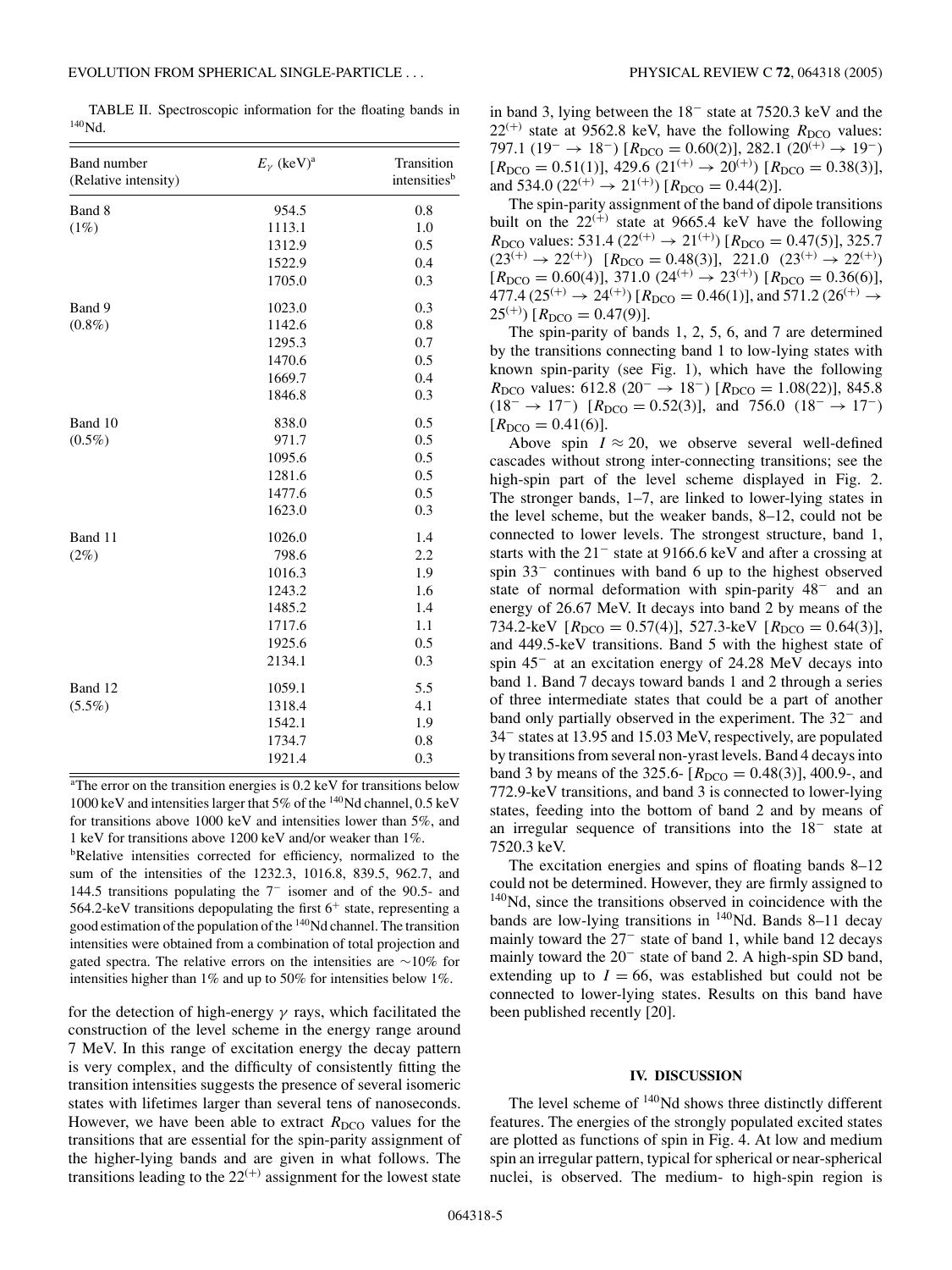

FIG. 1. Low- and medium-spin parts of level scheme of 140Nd based on the results from the present experiment and on previous work [25].

dominated by regular band structures as normally found in deformed nuclei. The highest spins in this nucleus are observed in a SD band. In the following subsections we therefore divide

the discussion into two parts, the first one for the spherical level scheme and the second one for the deformed – as we shall argue – triaxial band structures.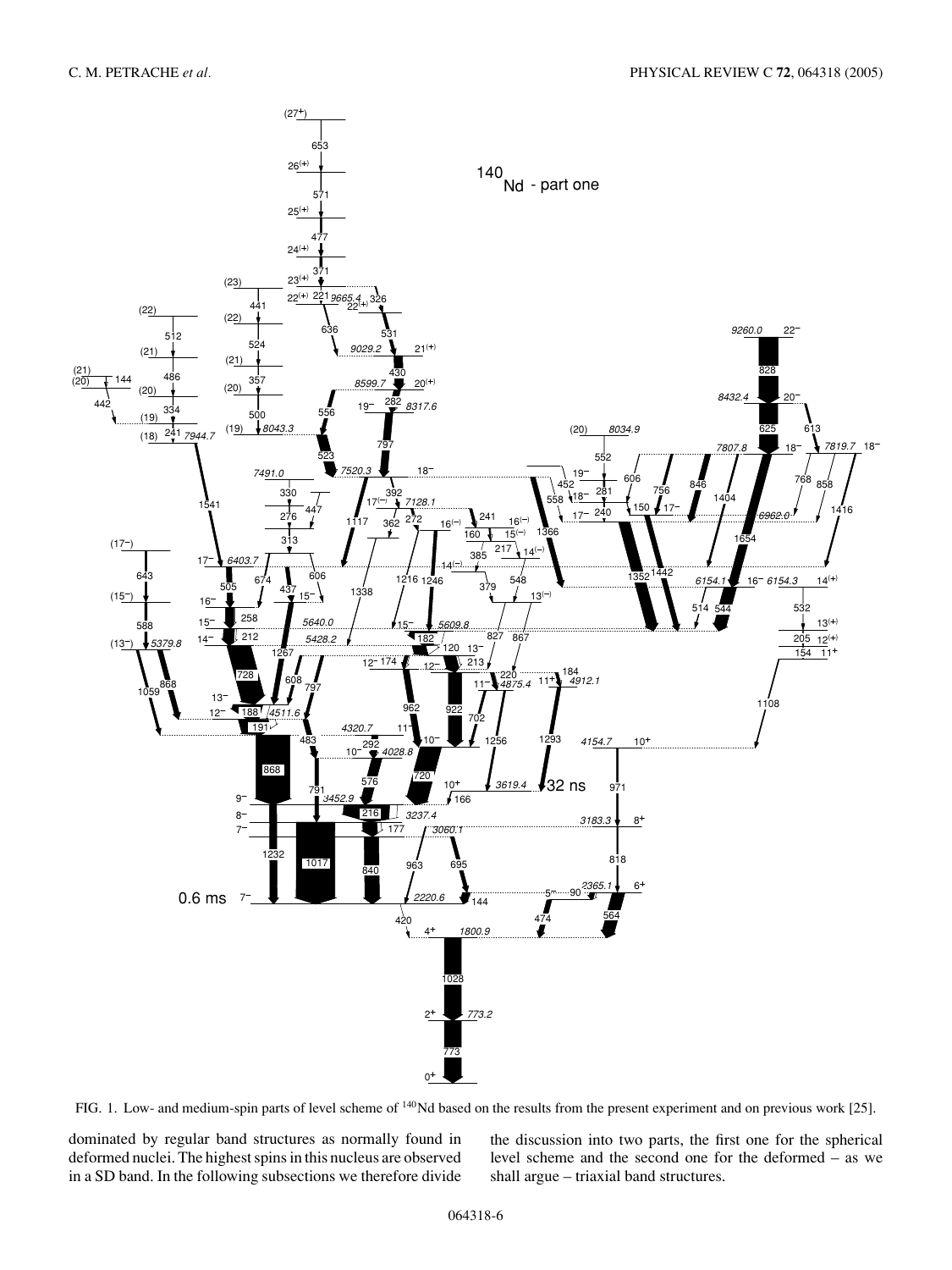

FIG. 2. Medium- and high-spin parts of level scheme of 140Nd, based on the results of the present experiment.

### **A. Spherical low- and medium-spin levels**

The level structure of  $140$ Nd at relatively low spin was previously interpreted by use of shell-model calculations, including two-particle-hole excitations with a residual surface  $δ$ -interaction [25]. The first  $2^+$  and  $4^+$  states were assumed to be collective vibrations, while the higher-lying states up

to the first  $10^{+}$  state were interpreted as two-proton-particle or two-neutron-hole excitations in the orbitals around the Fermi level. The proton orbitals that can be occupied at low spins for spherical and triaxial deformations are  $\pi d_{5/2}, \pi g_{7/2}$ , and  $\pi h_{11/2}$  above the  $Z = 50$  shell closure, while the occupied neutron orbitals are below the  $N = 82$  shell closure:  $v d_{3/2}^{-1}$ ,  $v s_{1/2}^{-1}$ ,  $v h_{11/2}^{-1}$ ,  $v d_{5/2}^{-1}$ ,  $v g_{7/2}^{-1}$ . The first two-neutron states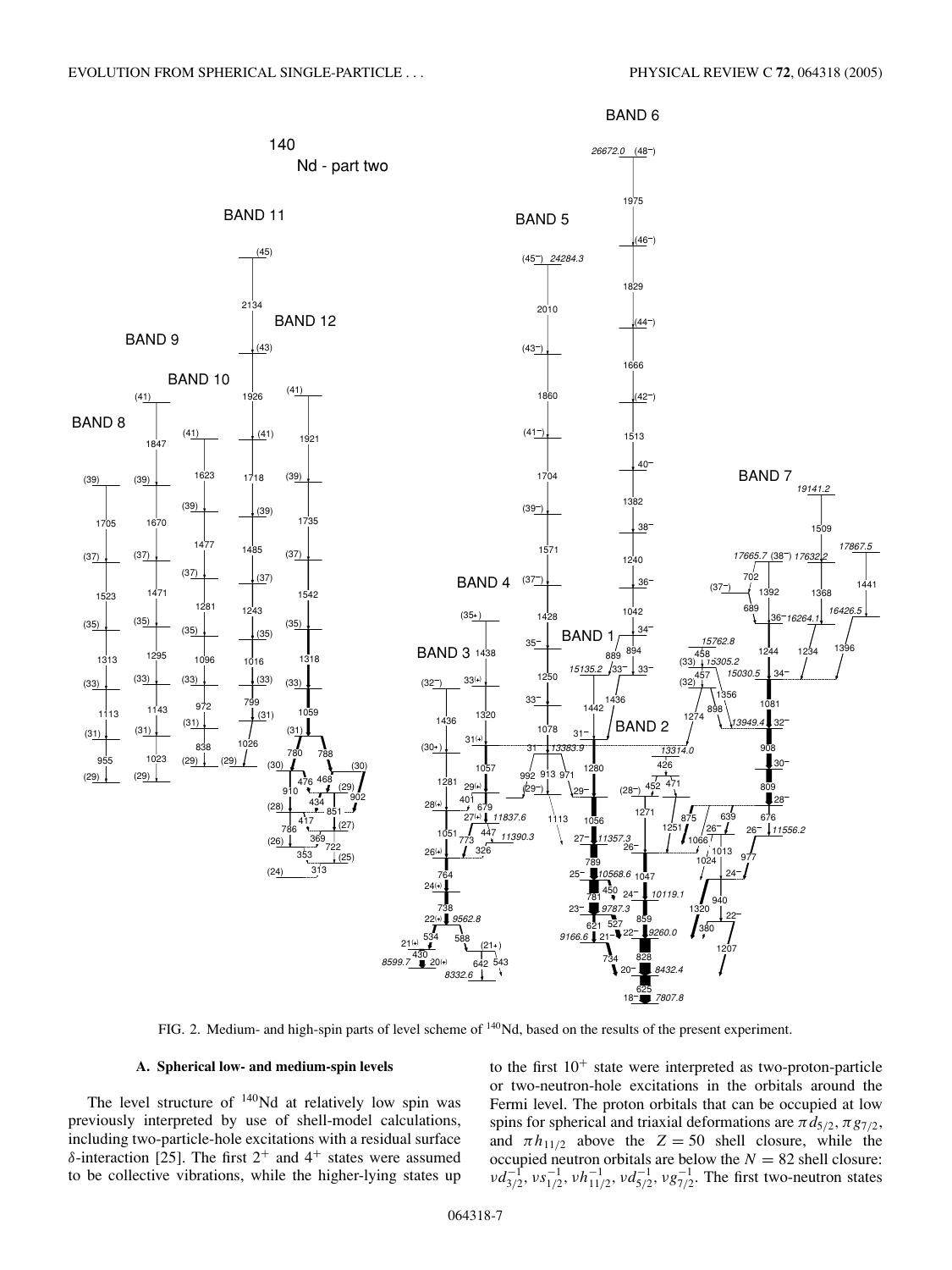

FIG. 3. Gamma-ray coincidence spectra of the new bands in 140Nd. The spectra were obtained by double gating on combinations of transitions indicated in the different panels. For the spectra with no gate indications, double gates on all transitions were set except for the highest one in the band. The in-band transitions are marked with a # symbol.

that are also observed in the neighboring  $N = 80$  nuclei are the  $7^-$  and  $10^+$  isomers having  $(\nu h_{11/2}^{-1} \nu d_{3/2}^{-1})_{7}^{-1}$  and  $(\nu h_{11/2}^{-2})_{10^+}$  configurations, respectively, and the 5<sup>-</sup> state having a mixed [ $\nu h_{11/2}^{-1}(\nu s_{1/2}^{-1}/\nu d_{3/2}^{-1})$ ]<sub>5</sub>− configuration. The next



FIG. 4. Excitation energies relative to a rigid-rotor reference as a function of spin for strongly populated states in 140Nd. Some of the spherical states are shown as open squares. The collective bands are connected by curves. The energy of the SD band observed at the highest spins and of the floating triaxial bands are not determined experimentally, but estimated on the basis of the entry point into the low-lying states.

higher-energy two-neutron states with spins 7−*,* 8−, and 9<sup>−</sup> have the mixed  $[\nu h_{11/2}^{-1}(\nu d_{5/2}^{-1}/\nu g_{7/2}^{-1})]_{7-,8-,9-}$  configurations. The first two-proton excitations are present in the  $4^+$  state of mainly vibrational character and in the  $6^+$  state through the  $(\pi d_{5/2} \pi g_{7/2})_{6^+}$  configuration.

The level structure up to spins around 20 is irregular, and often the decay of a given level is highly fragmented. It is dominated by quadrupole vibrations (the excitation energy of the first  $2^+$  state is 773 keV) built on the simple twoparticle excitations or by four-particle excitations involving the two-proton and two-neutron states present at low spins. From the decay pattern and the level spacing with respect to low-lying levels, configurations for the following states can be suggested:

| (i) $10^-$ at 4029 keV: $8^- \otimes 2^+$ ( $E_{8^-} + E_{2^+} = 4013$ keV),                    |
|-------------------------------------------------------------------------------------------------|
| (ii) 11 <sup>-</sup> at 4321 keV: $9^- \otimes 2^+$ ( $E_{9^-} + E_{2^+} = 4228$ keV),          |
| (iii) 12 <sup>-</sup> at 4512 keV: $7^{-} \otimes 6^{+}$ ( $E_{7^{-}} + E_{6^{+}} = 4586$ keV), |
| (iv) 13 <sup>-</sup> at 4700 keV: $7^{-} \otimes 6^{+}$ ( $E_{7^{-}} + E_{6^{+}} = 4586$ keV),  |
| (v) 12 <sup>-</sup> at 5096 keV: $7_2^- \otimes 6^+$ ( $E_{7_2^-} + E_{6^+} = 5425$ keV),       |
| (vi) 13 <sup>-</sup> at 5309 keV: $7_2^- \otimes 6^+$ ( $E_{7_2^-} + E_{6^+} = 5425$ keV),      |
| (vii) $14^-$ at 5428 keV: $8^- \otimes 6^+$ ( $E_{8^-} + E_{6^+} = 5603$ keV),                  |
| (viii) $15^-$ at 5610 keV: $9^- \otimes 6^+$ ( $E_{9^-} + E_{6^+} = 5818$ keV).                 |
|                                                                                                 |

## **B. Collective high-spin states**

The high-spin level scheme of  $140$ Nd is dominated by rather regular band structures with an energy separation between consecutive transitions of either  $\approx$ 150 keV or  $\geq$ 200 keV. The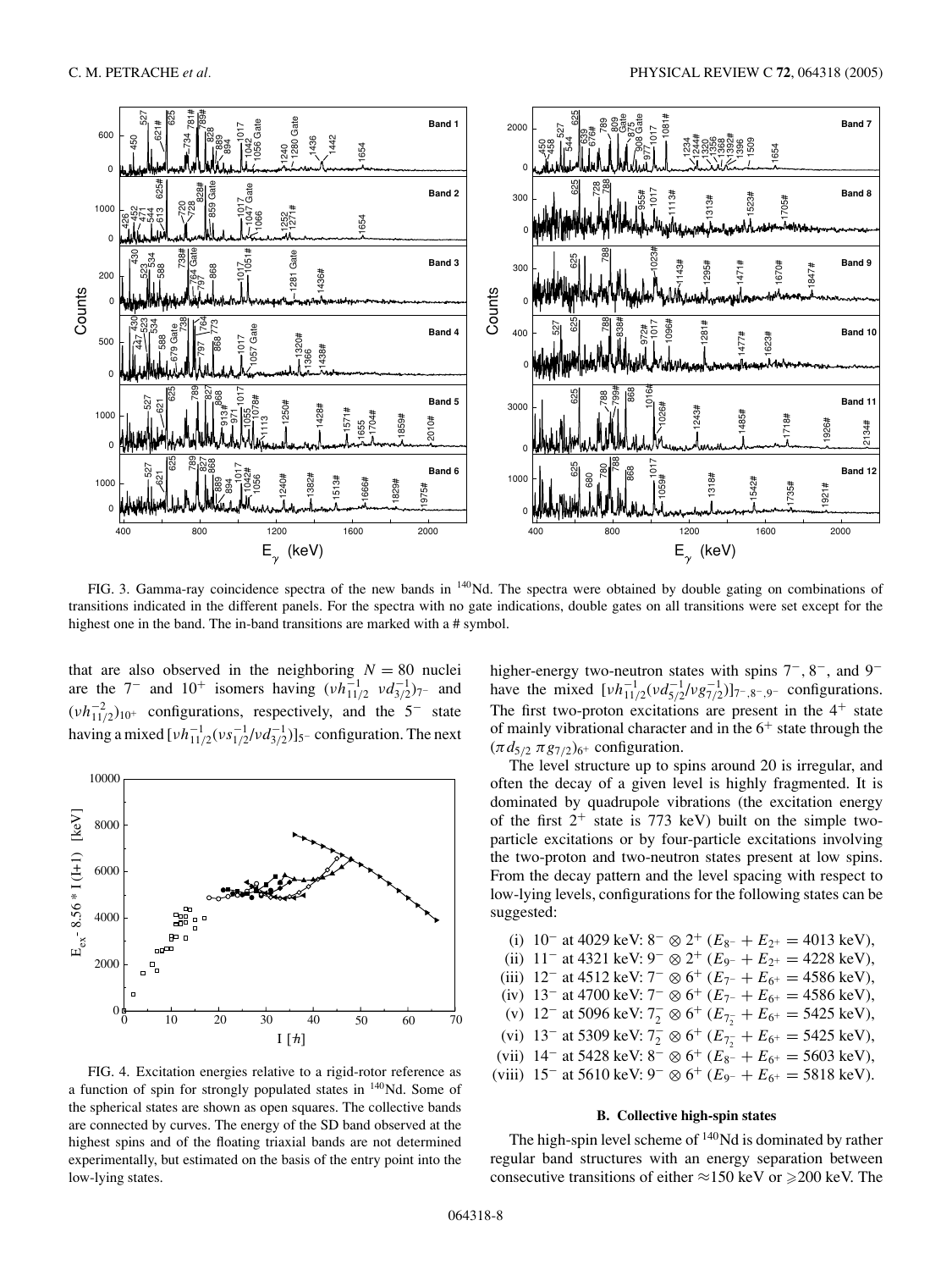

FIG. 5. Dynamic moments of inertia of the high-spin bands in 140Nd.

dynamic moments of inertia of the long new bands 5–12 are shown in Fig. 5. These moments of inertia are much smaller than that of the SD band in 140Nd [20]. The SD band shows a crossing around a rotational frequency of 770 keV. Bands with dynamic moments of inertia around 20  $\hbar^2$ MeV<sup>-1</sup> were also observed in the lighter Nd isotopes [16]. The bands in 138Nd and 139Nd were interpreted as triaxial structures, and we propose a similar interpretation for  $\frac{140}{Nd}$ . In Fig. 6, PESs calculated for  $140$ Nd in the CNS formalism, [6,9,31] are shown. The surfaces are drawn for  $I^{\pi} = 31^{-}, 41^{-}, 51^{-},$  and 61<sup>-</sup>, i.e., for negative parity and signature  $\alpha = 1$ , but they do not look much different for other combinations of parity and signature. At  $I = 31$ , the lowest-energy minimum corresponds to a shape that is close to spherical but with secondary minima at triaxial shape ( $\varepsilon = 0.20{\text -}0.25$ ,  $\gamma \approx 30^{\circ}$ ) and at SD shape  $(\varepsilon \approx 0.45, \gamma \approx 0^{\circ})$ . These three minima survive at  $I = 41$ , but now the triaxial minimum corresponds to lowest energy. It is then not possible to generate much higher spins close to spherical shape, and therefore only the triaxial and the SD minima are seen for higher spins, with the two minima about equally deep for  $I = 51$ . For  $I = 61$  the SD minimum is clearly the lowest. Note that the different minima essentially stay at the same deformation independent of the spin value; their relative energies, instead, are strongly dependent on spin. If a specific configuration is chosen, only one minimum will be seen (see, e.g., Fig. 6 of Ref. [16]) and, by following the energy of this minimum, we get the  $E - E_{\text{rot}}$  vs. *I* curves for specific configurations discussed below.

We argue in the following discussion that the high-spin bands of  $140$ Nd shown in Fig. 3 are associated with the triaxial minima, while the SD band discussed in Ref. [20] was assigned to the strongly deformed minimum at  $\varepsilon \approx 0.45$ ,  $\gamma \approx 0^{\circ}$ .

Within the CNS formalism, pairing is neglected. Thus it is mainly applicable to high-spin states. Configurations are fixed by the number of particles with signature  $\alpha = 1/2$  and



FIG. 6. PESs calculated for <sup>140</sup>Nd at spin  $I = 31-61$  with negative parity and signature  $\alpha = 1$ . The contour-line separation is 0.5 MeV. Note the coexistence of three minima that are essentially unchanged in deformation (except that the close-to-spherical minimum disappears at the highest-spin values), but with relative energies that are strongly dependent on spin.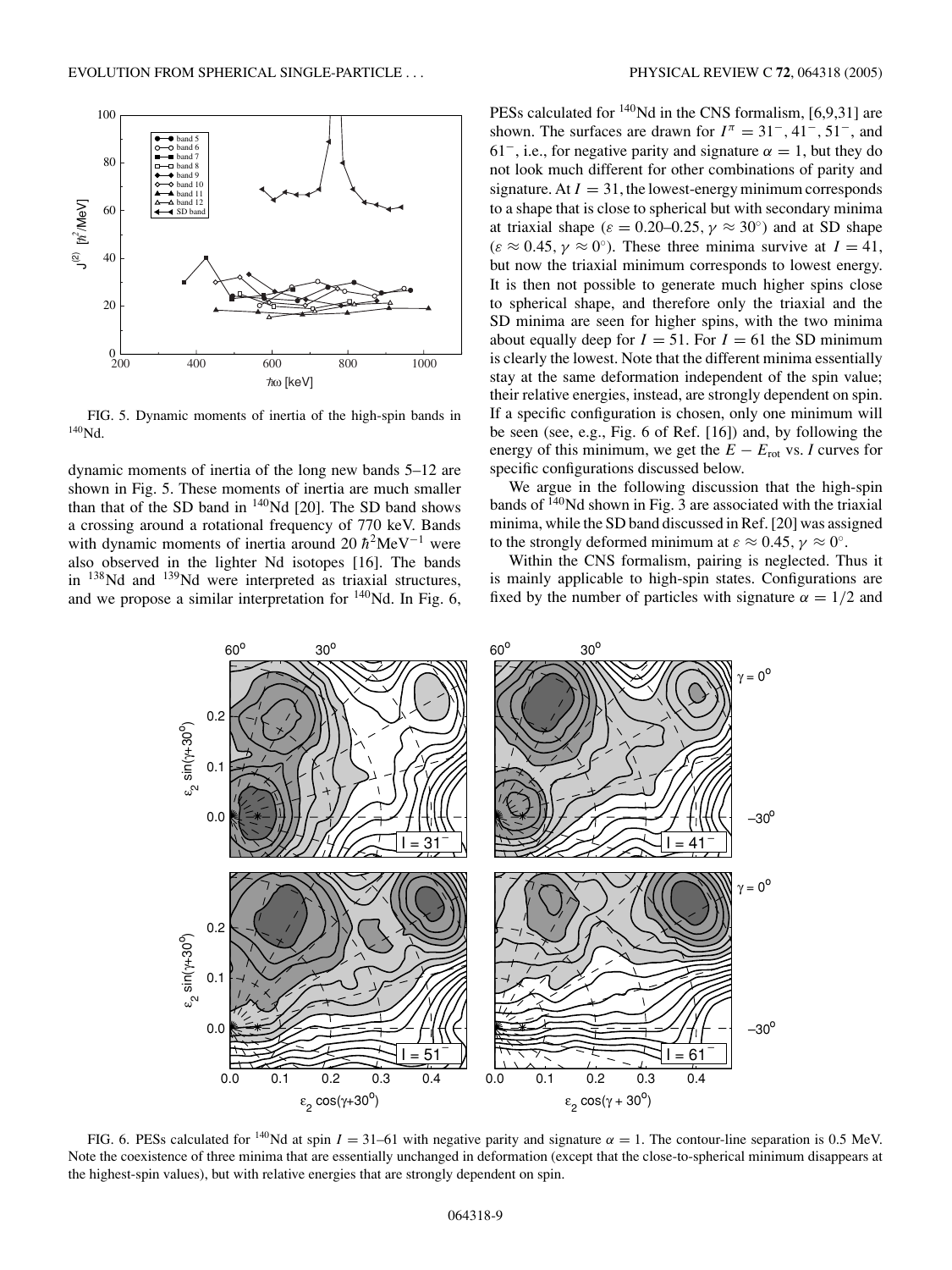

FIG. 7. (Color online) The observed bands  $1-7$  in  $140$ Nd for which spins and excitation energies are determined (upper panel) and lowest-lying calculated negative-parity bands labeled according to Eq. (1) (lower panel) plotted relative to a standard rotating reference core. The bands are drawn with solid curves for signature  $\alpha = 0$  and dashed curves for  $\alpha = 1$ . For the calculated bands, signature partners are generally shown at low spins while only the lowest signature is included at high spin. At high spins, beyond  $I \approx 50$ , SD bands become yrast, as indicated in Fig. 4. They are not included in the present figure but were drawn in Fig. 5 of Ref. [20].

 $\alpha = -1/2$  in the different shells ( $N_{\text{rot}}$  shells) of the rotating harmonic-oscillator Hamiltonian. Furthermore, a distinction is made between orbitals dominated by high-*j* intruder subshells and other subshells, respectively.

The CNS formalism has been applied to the terminating bands in the  $A = 110$  and  $A = 150$  regions; see, e.g. [6,7,32] and references therein. These applications have resulted in a detailed understanding of the terminating bands and of the role of different orbitals, e.g., how they contribute in building the angular momentum and the shape of the nucleus. The <sup>140</sup>Nd nucleus falls in between these two regions, which means that the orbitals with an active role in buiding its high-spin states at small and intermediate deformation are also active either in the  $A = 110$  or the  $A = 150$  region. Thus we can use the understanding obtained from the terminating bands to get a general idea about what kind of bands to expect in

<sup>140</sup>Nd. In particular, it turns out that many orbitals drive toward positive-*γ* values, but there are a few orbitals that counteract the final transition toward noncollective states at  $\gamma = 60^\circ$ . Thus, even though it turns out to be difficult to give any definite predictions about the configurations of the observed bands, the general agreement gives very strong evidence that these bands are indeed triaxial.

The configurations in  $140$ Nd are conveniently labeled by the number of high-*j* particles and holes relative to a  $Z = 50$  and  $N = 82$  core;

$$
[p_1, n_1 n_2 n_3] \equiv \pi (h_{11/2})^{p_1} v(h_{11/2})^{-n_1} v(h_{9/2} f_{7/2})^{n_2} (i_{13/2})^{n_3}.
$$
\n(1)

The number of protons in the  $g_{7/2}$  and  $d_{5/2}$  subshells and neutron holes in the *d*3*/*<sup>2</sup> and *s*1*/*<sup>2</sup> subshells, respectively, is then determined from the fixed number of particles,  $Z = 60$  and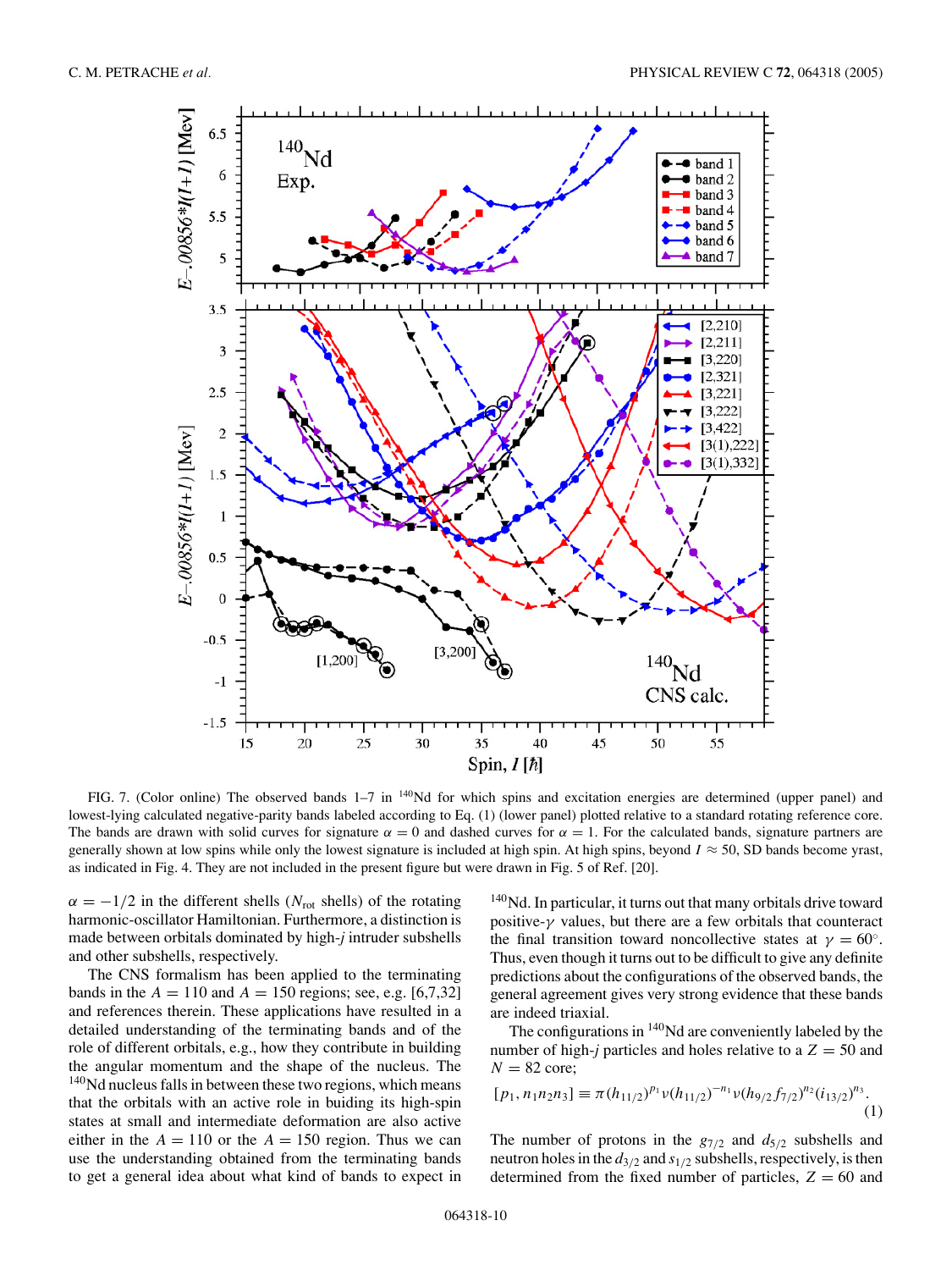$N = 80$  for <sup>140</sup>Nd. A few of the lowest-lying positive-parity triaxial bands calculated within this formalism were published in our previous work [20].

The energies of the experimentally observed bands with known spins and energies, bands 1–7, and of the calculated bands are plotted with respect to a standard reference core in Fig. 7. Bands 5–7 are rather regular and extend to the highest spins (see upper panel). Therefore we interpret them within the unpaired CNS formalism. The observed bands have negative parity and should be compared with the low-lying calculated negative-parity bands (see lower panel of Fig. 7). As outlined above, the neutron configurations of these bands are characterized by holes in the  $N = 82$  core and particles in the high-*j* orbitals above the  $N = 82$  gap. There is a high density of calculated bands in the yrast region with the lowest ones shown in the figure. All these bands are built in the triaxial minimum of Fig. 6, corresponding to a deformation with  $\gamma \approx 30^{\circ}$ . The triaxiality is understood from the shape-driving effects of the different particles. The particles in high-*j* orbitals are relatively easy to align and tend to induce an oblate shape distribution with  $\gamma = 60^\circ$ . However, this tendency will be counterbalanced by the neutron holes below the  $N = 82$  gap, which tend to polarize the nucleus toward  $\gamma < 0^\circ$ . The additional particles in open shells, i.e., the  $g_{7/2}/d_{5/2}$  protons, will not have any strong *γ* -driving effects, but will contribute to the collectivity. Combining these different effects leads to well-defined and relatively deep minima at  $\gamma \approx 30^{\circ}$ .

With an increasing number of particle-hole excitations across the  $N = 82$  gap, the favored energies of the bands move to higher and higher spins, as seen in Fig. 7. In this process, the optimal proton configuration gradually increases its number of high-*j* particles from two *h*11*/*<sup>2</sup> particles, to three  $h_{11/2}$  particles, and finally to configurations including one  $i_{13/2}$  proton for spin above  $I = 50$ . For spin values around the minima, the bands have a stable triaxial deformation with  $\gamma = 30^{\circ} - 40^{\circ}$  (see our Fig. 6 and Fig. 6 of Ref. [16]) but some bands can be followed to a terminating aligned state (encircled) at a relatively high excitation energy. The calculated bands at relatively low spin with no neutrons excited across the  $N = 82$ gap ([1,200] and [3,200]) have different properties and are built in the close-to-spherical minimum of Fig. 6.

The experimental bands 5 and 7 have their energy minima at  $I \approx 33$  and  $I \approx 34$ , respectively; see Fig. 7. Therefore, comparing with theory, the most probable configurations of these bands appear to be either [3,220] or [2,321]. Band 6 with its minimum at  $I \approx 38$  would rather be interpreted as [3,221]. Note, however, that with this interpretation, we do not reproduce the relative energies between the bands. Nevertheless, according to the general features of the calculations, only triaxial structures can account for the observed high-spin bands.

It is interesting to consider in more detail how the spin is built in these triaxial bands. It turns out that, at the large triaxiality, the high-*j* particles are close to fully aligned already at low frequencies while the  $d_{5/2}/g_{7/2}$  protons and the  $h_{11/2}$ neutron holes align more or less linearly with rotational frequency and the spin contribution from the  $d_{3/2}/s_{1/2}$  neutron holes is essentially negligible. Thus, at low-spin values, these bands are relatively high above yrast because of the energy cost to excite particles to the high-*j* orbitals. However, higher spins

can be obtained at a low energy cost when these particles align their angular momenta, so that at the spin value where these particles are more or less fully aligned, these bands become favored in energy relative to other configurations at the same spins. Then, at even higher spin values, it becomes relatively expensive in energy to align the remaining spin vectors so that the band goes away from yrast.

The analysis above suggests that the spin that can be built from the high-*j* particles should be correlated with the spin values at which the bands are most favored in energy, which corresponds to the minima in Fig. 7. Therefore we plot the maximum spin contribution from the high-*j* particles versus the spin value at this minimum in Fig. 8 for the calculated bands. As anticipated above, there is a linear relation between these two quantities in the whole spin range, with typical deviations of  $\pm 2$ . Assuming that the suggested configurations are a correct description of the experimental bands, we can deduce an approximate spin contribution from high-*j* particles in the observed bands 5, 6, and possibly 7. With the minima at  $I \approx 33, 34$ , and 38, we conclude that the maximum spin contribution from the aligned particles amounts to 23–26 for the three bands. For the configurations suggested above, the expected contribution is  $10 + 8 + 6.5 = 24.5$  for the  $h_{11/2}$ protons,  $h_{9/2}/f_{7/2}$  neutrons, and  $i_{13/2}$  neutrons in the [2,321] configuration,  $13.5 + 8 = 21.5$  in the [3,220] configuration, and  $13.5 + 8 + 6.5 = 28$  for those *j* shells in the [3,221] configuration. These values appear consistent with those deduced from the line fit in Fig. 8 within the uncertainty of  $\pm 2$ .

It is also instructive to analyze the bands in a plot of spin *I* as functions of transition energy  $E_\gamma$ , shown in Fig. 9 (note that the rotational frequency equals  $E_y/2$ ). The three linked high-spin bands 5, 6, and 7 are then seen as essentially straight lines



FIG. 8. (Color online) The spin of the minima taken from the theory (see Fig. 7) as a function of the spin contribution from high-*j* particles in the respective configurations. Proton configurations  $(h_{11/2})^2$ ,  $(h_{11/2})^3$ , and  $(h_{11/2})^3(i_{13/2})^1$  are indicated by filled circles, open circles, and filled triangles, respectively. Neutron configurations starting from those of the type  $(h_{9/2} f_{7/2})^1$  up to  $(h_{9/2} f_{7/2})^3 (i_{13/2})^2$  are included.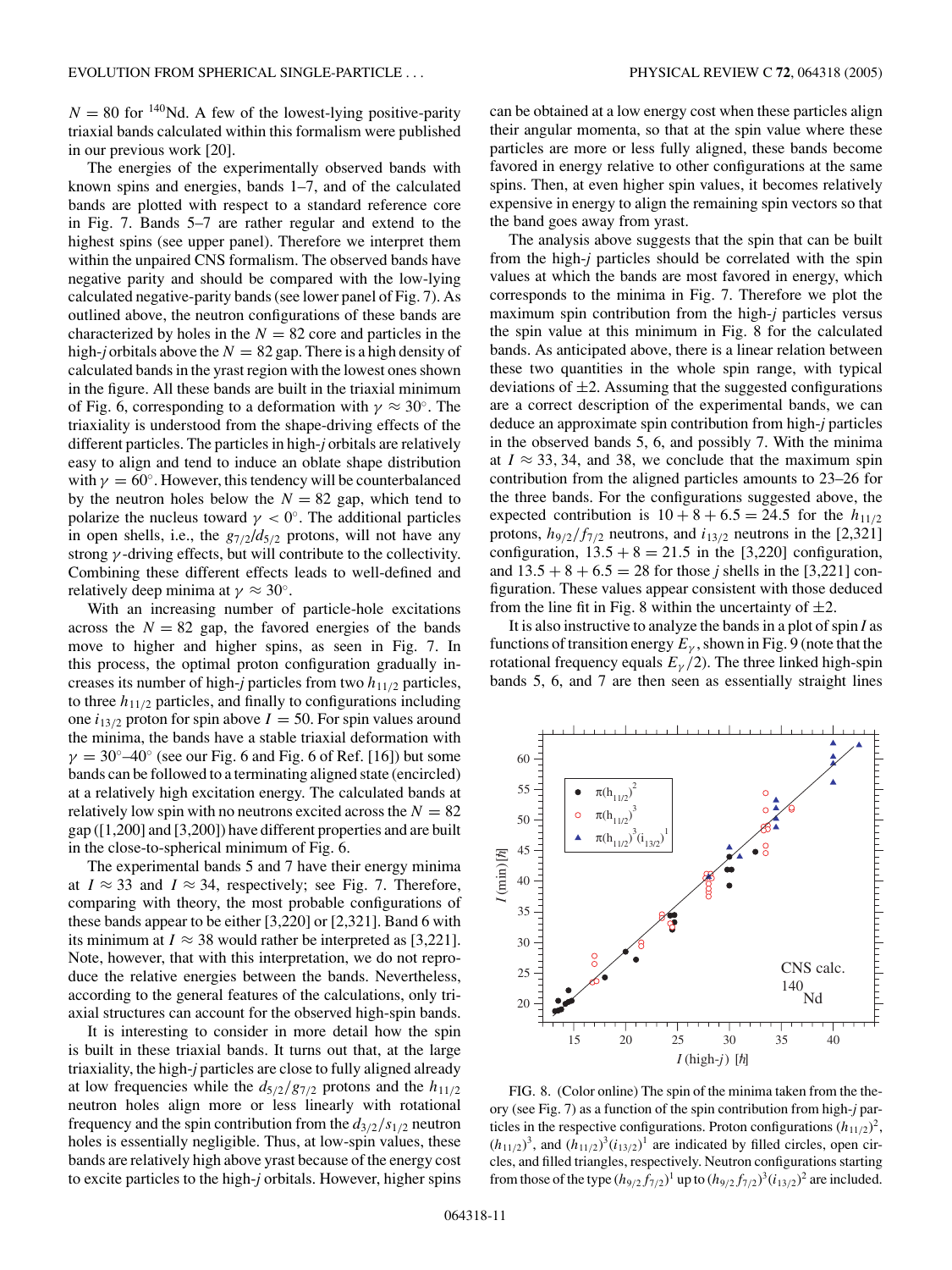

FIG. 9. Spin vs. transition energy for bands 5, 6, and 7 compared with the curves for a few low-lying calculated bands. The observed bands are drawn with big symbols and heavy curves while the calculated bands are drawn with smaller squares and thin dashed curves. The thin solid lines are used to follow the slopes of bands 5, 6, and 7 to zero frequency. The discontinuity in the [2,321] configuration is caused by a "crossing" between the forth and the fifth low-*j*,  $N = 4$ ,  $\alpha = 1/2$  orbitals.

that cut the  $E<sub>\gamma</sub> = 0$  axis at a large spin value that corresponds to the "alignment at no rotation." These values come out as ∼18*,* 19, and 21 for bands 5, 7, and 6, respectively, and might be compared with the maximum spin contribution from the high-*j* particles in the corresponding configurations: 21.5 and 24.5 for the [3,220] and [2,321] configurations assigned to bands 5 and 7, respectively, and 28 for [3,221] assigned to band 6. This comparison is consistent with our general expectation that the high-*j* particles are almost fully aligned at very small rotational frequencies.

The *I* vs.  $E_\nu$  curves for a few of the low-lying calculated configurations are also shown in Fig. 9. There is a reasonable agreement between experiment and calculations, even if there is a somewhat larger discrepancy for band 7 for which the configuration [3,221] with a high-*j* spin contribution of 28 was suggested above. The slopes of the calculated curves in Fig. 9 are somewhat smaller than those of the observed bands and mainly depend on the orbitals of the low-*j* particles and holes. For example, if a neutron hole is put in an  $h_{11/2}$  orbital instead of in an  $N = 4$  orbital, the slope increases because it becomes easier to build angular momentum. This is understood from the fact that the  $N = 4$  holes are placed in orbitals of  $s_{1/2}$  and  $d_{3/2}$  characters that contribute very little angular momentum, contrary to the *h*11*/*<sup>2</sup> holes. Note also that the slopes in Fig. 9, which are drawn for the observed bands in Fig. 5, are directly proportional to the  $\mathcal{J}^{(2)}$  moment of inertia.

With a general understanding of bands 5, 6, and 7, it appears reasonable to assume that the less-regular and lower-spin bands, 1–4, are built from similar configurations but with fewer high-*j* particles. With their minima in Fig. 7 in the spin range of  $I = 20-30$  and with negative parity, they would then be assigned to configurations of the types [2,210], [2,211], and [3,220], which are built in the close-to-spherical minimum of Fig. 6. These configurations are generally of the same type as those assigned to the observed  $I = 10-20$  states and are clearly calculated to be yrast for spin values up to  $I \approx 35$ , but no corresponding experimental bands have been observed. This clearly suggests that these configurations are calculated too low in energy. However, there is still the possibility that they are present close to the yrast line and one reason why they have not been observed is their smaller collectivity.

#### **V. SUMMARY**

In summary, we established the level scheme of  $140$ Nd up to  $I = 48$ , identifying a large number of rotational bands with relatively low moments of inertia. The general features of the level scheme up to spin ∼15 were discussed in terms of shellmodel excitations, whereas the regular rotational cascades at higher spins were interpreted by configuration-dependent CNS calculations as being built on triaxial shapes with normal deformation,  $\epsilon_2 \approx 0.25$ , and maximal triaxiality,  $\gamma \approx +30^\circ$ .

#### **ACKNOWLEDGMENTS**

The authors are grateful to the technical staff at the Institut de Recherches Subatomigues involved in running the Vivitron accelerator and the EUROBALL array. The work was supported by Bundes ministerium für Bildung, Forschung und Technologie, Germany, under contract no. 06 BN 907, by the EU (European Union) under contract no. HPRI-CT-1999- 00078, by the Italian National Institute of Nuclear Physics, by the Danish Science Foundation, by the Swedish Science Research Council, and by the U.S. Department of Energy under contract no. DE-AC03-76SF00098.

- [1] A. Bohr and B. R. Mottelson, *Nuclear Structure* (Benjamin, New York, 1975), Vol 2.
- [2] S. Frauendorf, Rev. Mod. Phys. **73**, 463 (2001).
- [3] G. B. Hagemann, Eur. Phys. J. A **20**, 183 (2004).
- [4] C. M. Petrache, Eur. Phys. J. A **20**, 39 (2004).
- [5] K. Starosta, T. Koike, C. J. Chiara, D. B. Fossan, D. R. LaFosse, A. A. Hecht, C. W. Beausang, M. A. Caprio, J. R. Cooper, R. Krücken, J. R. Novak, N. V. Zamfir, K. E. Zyromski,
- D. J. Hartley, D. Balabanski, J. Y. Zhang, S. Frauendorf, and V. I. Dimitrov, Phys. Rev. Lett. **86**, 971 (2001).
- [6] A. V. Afanasjev, D. B. Fossan, G. J. Lane, and I. Ragnarsson, Phys. Rep. **322**, 1 (1999).
- [7] W. Satula and R. A. Wyss, Rep. Prog. Phys. **68**, 131 (2005).
- [8] I. Ragnarsson, A. Sobiczewski, R. K. Sheline, S. E. Larsson, and B. Nerlo-Pomorska, Nucl. Phys. **A233**, 329 (1974).